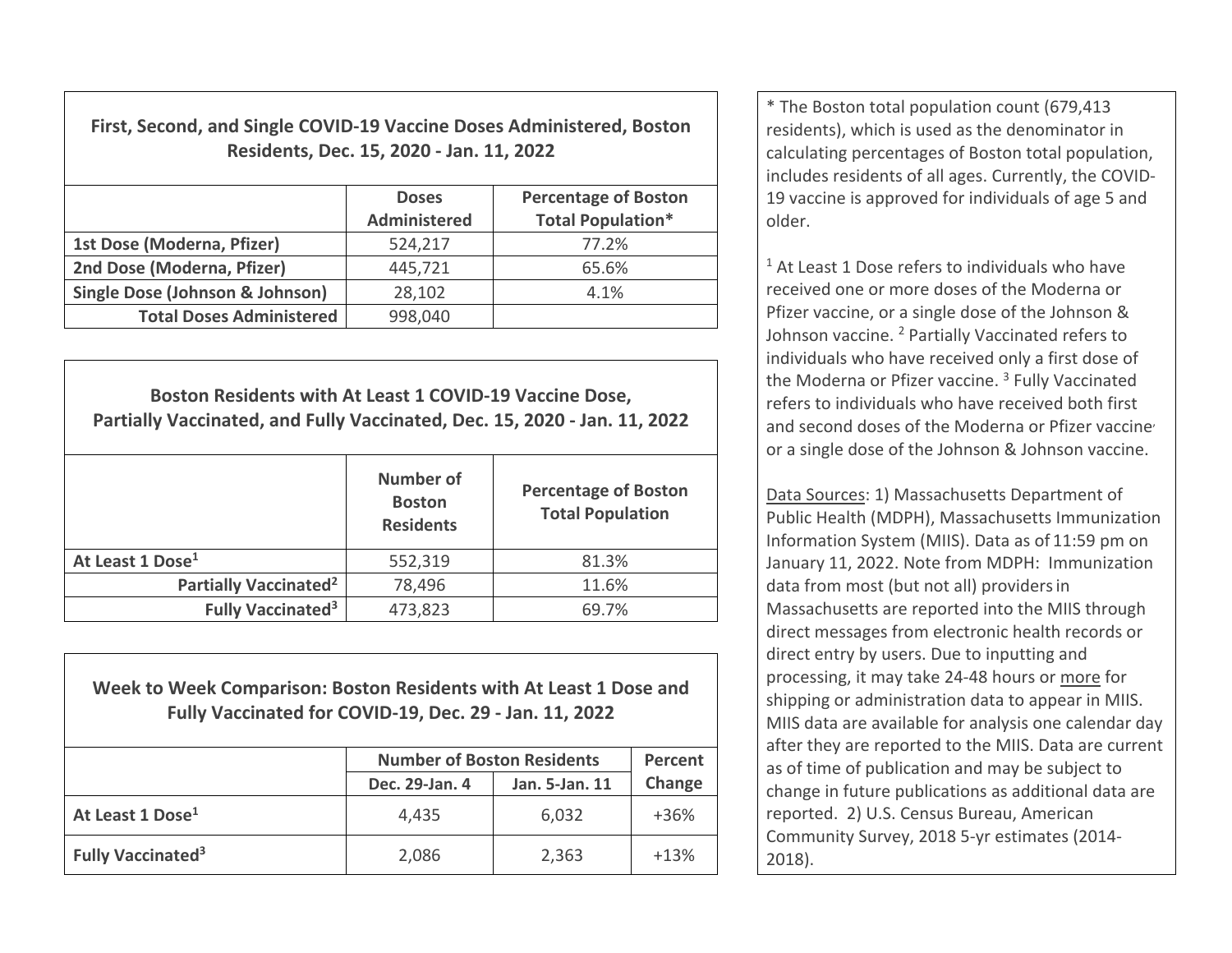

\* Total number of individuals receiving their initial dose in the 10‐week period.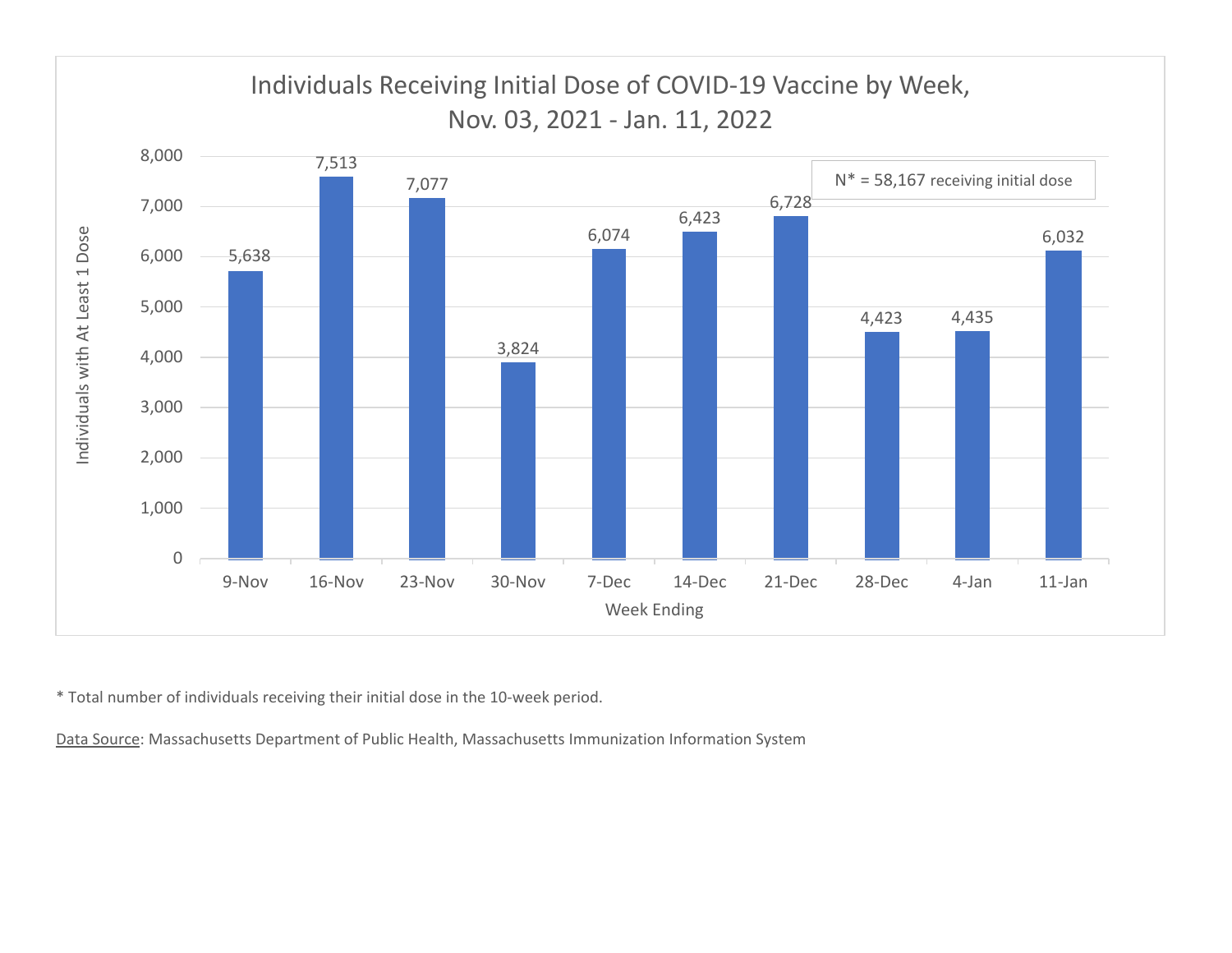

\* Total number of individuals receiving their final dose in the 10‐week period.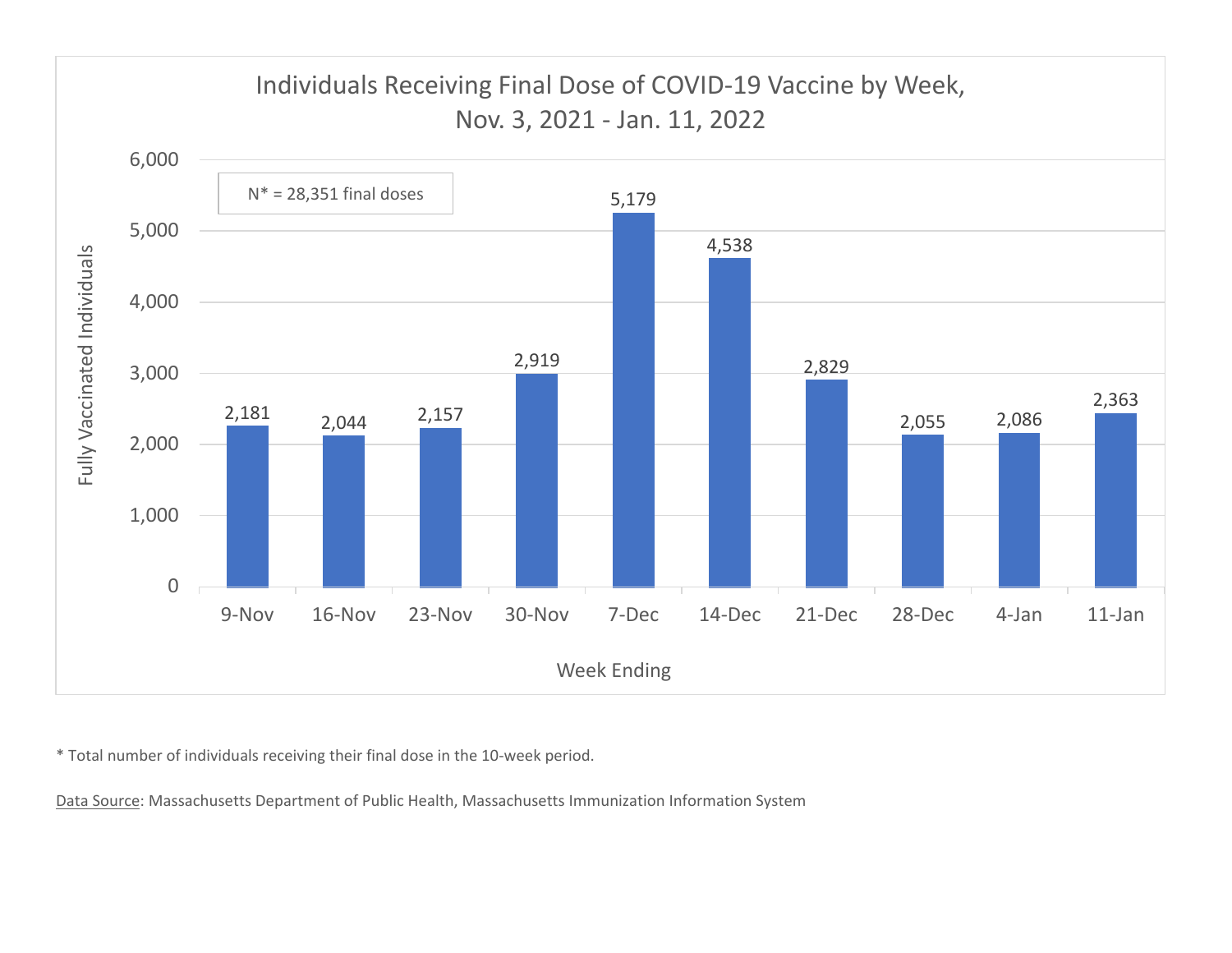

\* Varies from Total N of Individuals with At Least 1 Dose (552,319) due to missing age data for 8 individuals.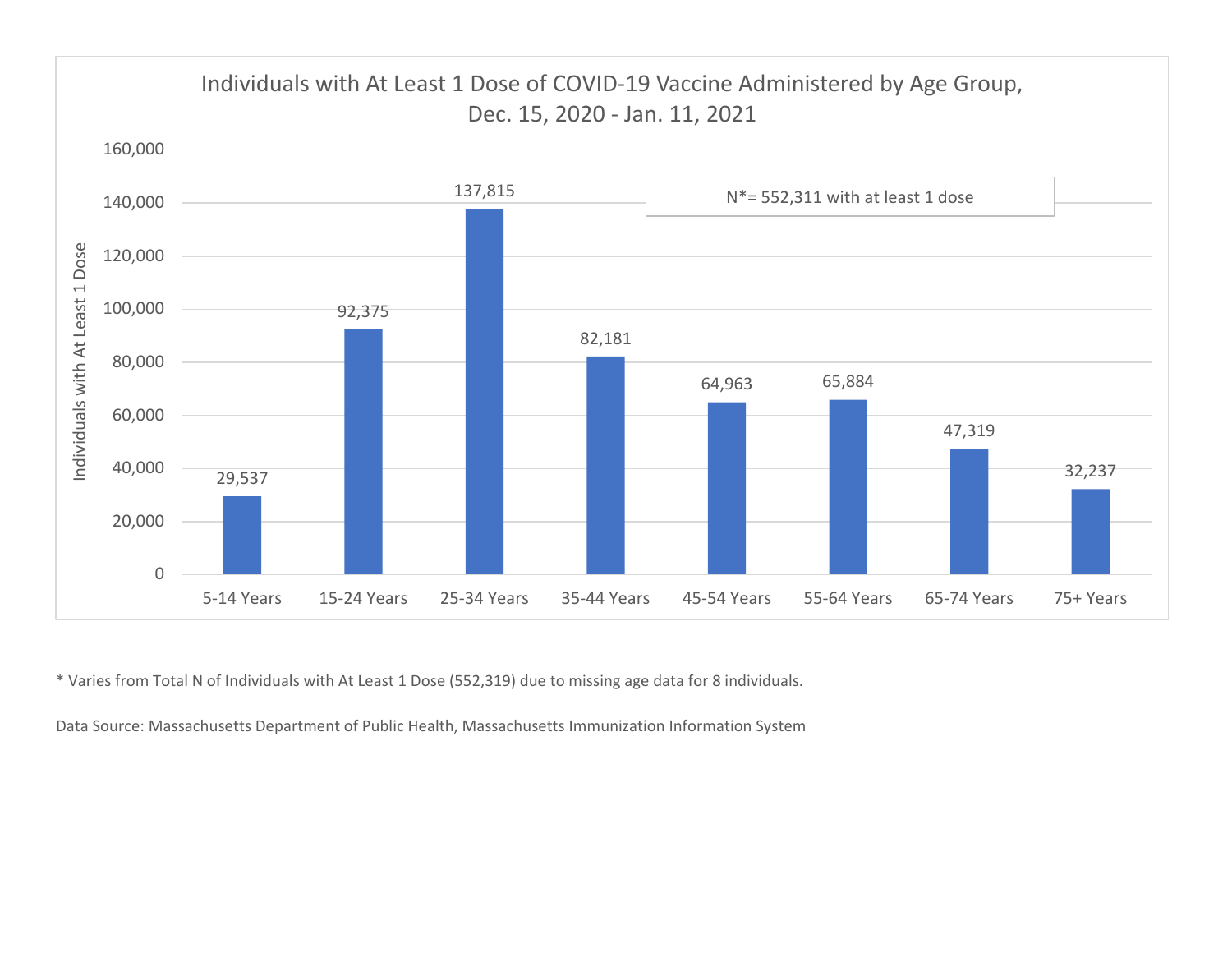

\* Varies from Total N of Individuals with At Least 1 Dose (552,319) due to missing age data for 8 individuals.

In accordance with CDC practices, BPHC has capped the percent of population coverage metrics at 99.9%. These metrics could be greater than 99.9% for multiple reasons, including census denominator data not including all individuals that currently reside in the county (e.g., part time residents) or potential data reporting errors. Estimates may change as new data are made available.

Percentage of overall Boston population with at least 1 dose <sup>=</sup> 81.3%.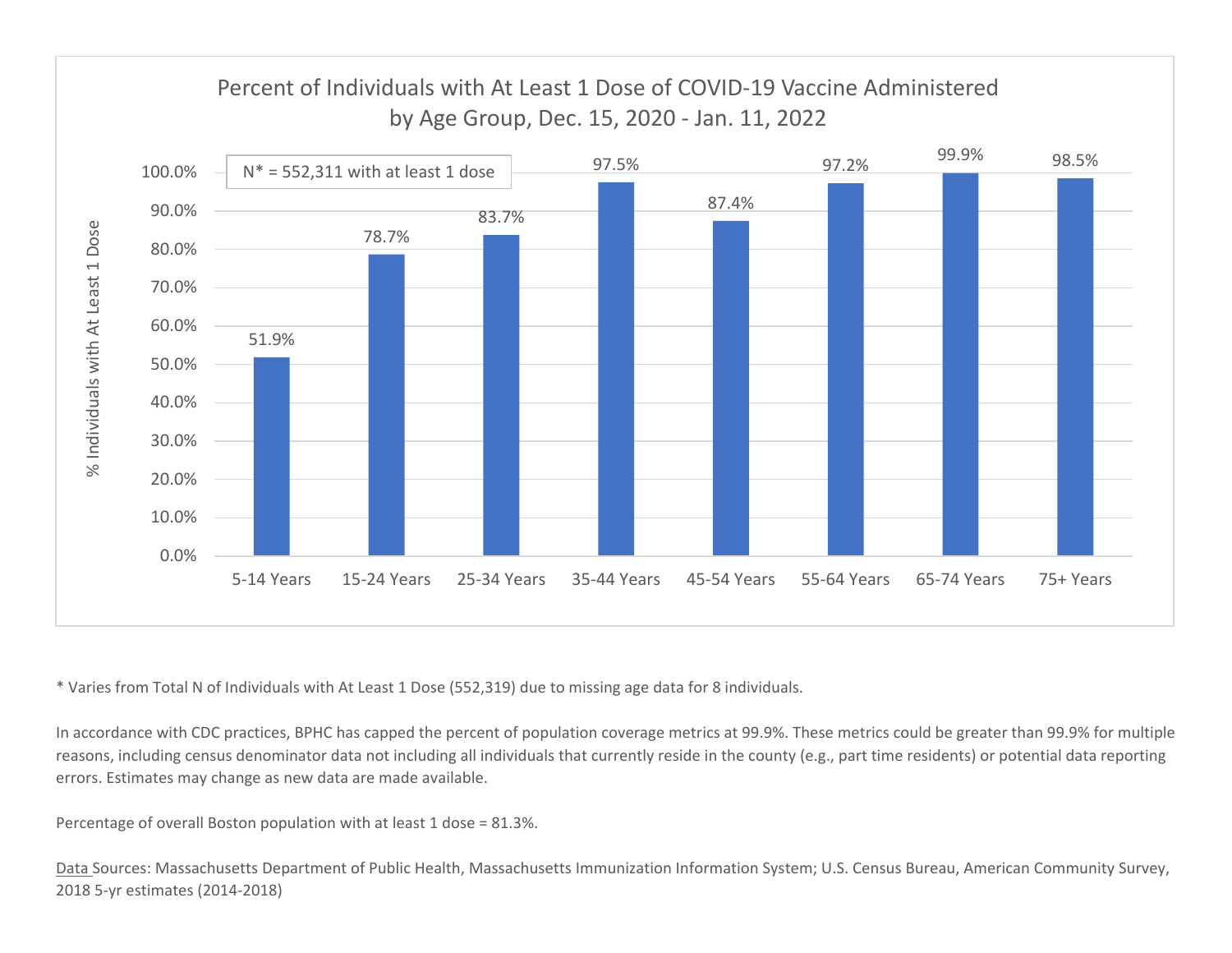

\* Varies from Total N of Fully Vaccinated Individuals (473,823) due to missing age data for 4 individuals.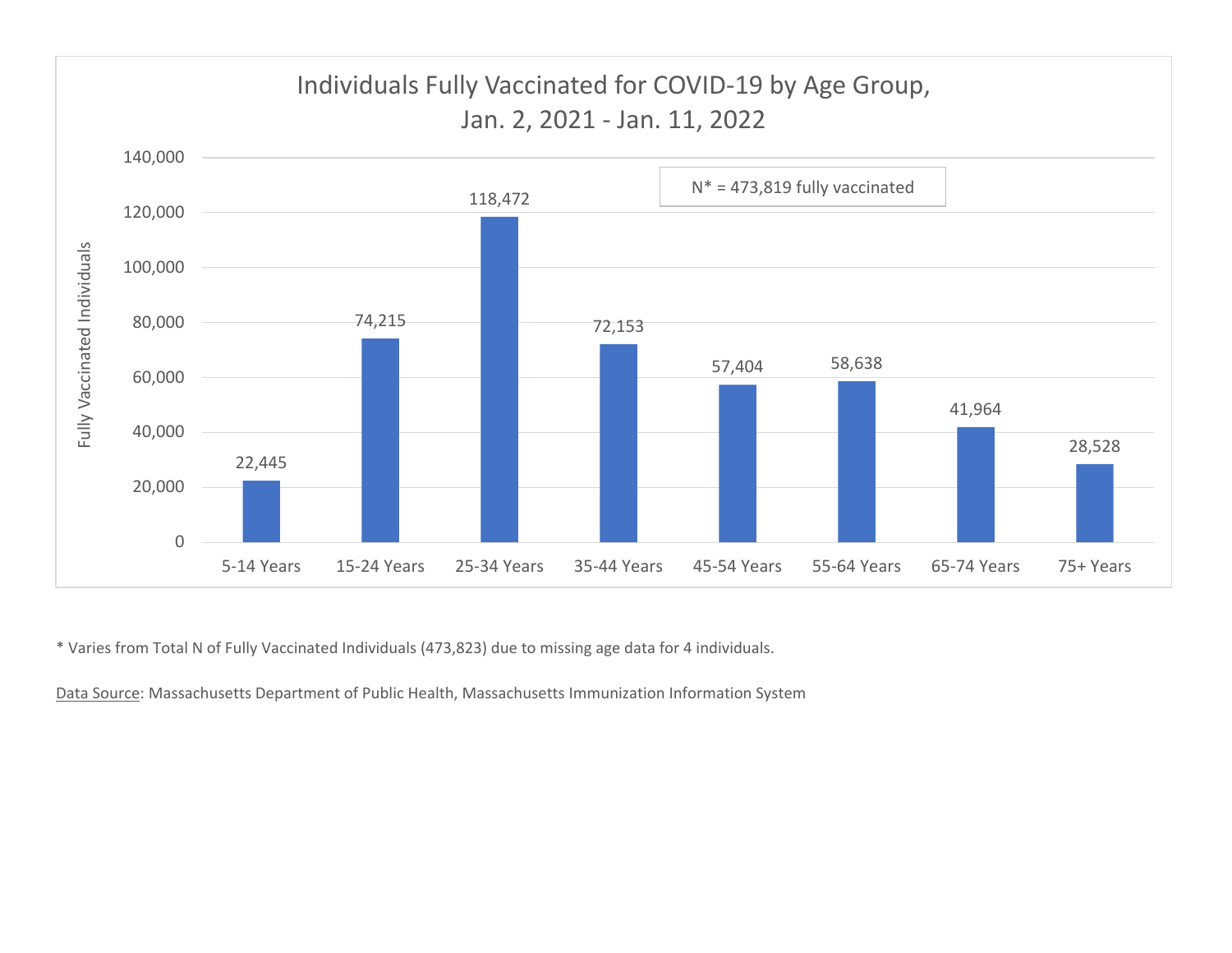

\* Varies from Total N of Fully Vaccinated Individuals (473,823) due to missing age data for 4 individuals.

Percentage of overall Boston population fully vaccinated <sup>=</sup> 69.7%.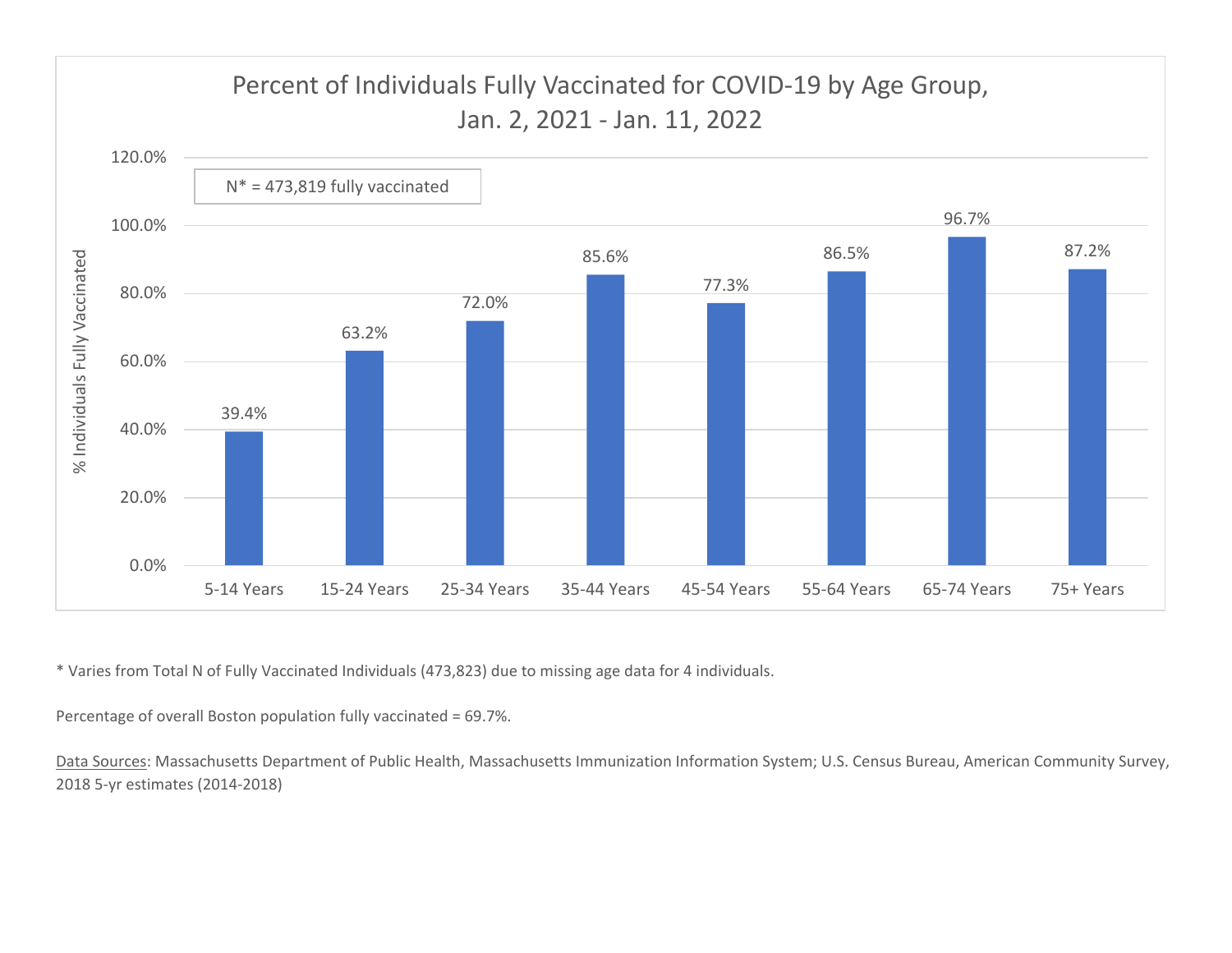

Asian/PI <sup>=</sup> Asian, Native Hawaiian, and Pacific Islander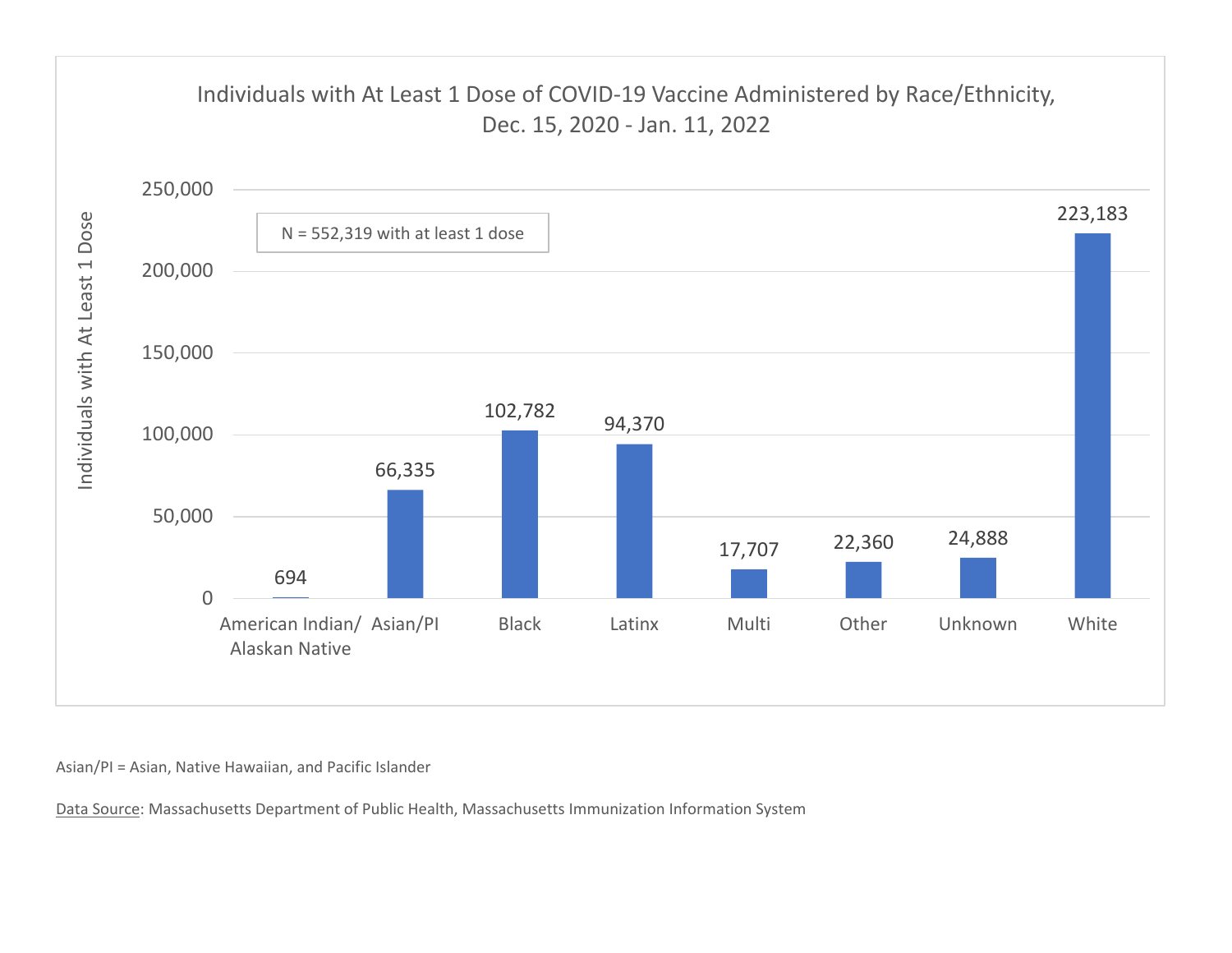

Asian/PI <sup>=</sup> Asian, Native Hawaiian, and Pacific Islander

\* Varies from Total N of Individuals with At Least 1 Dose (552,319) because data for residents who identify as Multiracial, Other, or Unknown are not included in this chart due to lack of comparable population data.

Percentage of overall Boston population with at least 1 dose <sup>=</sup> 81.3%.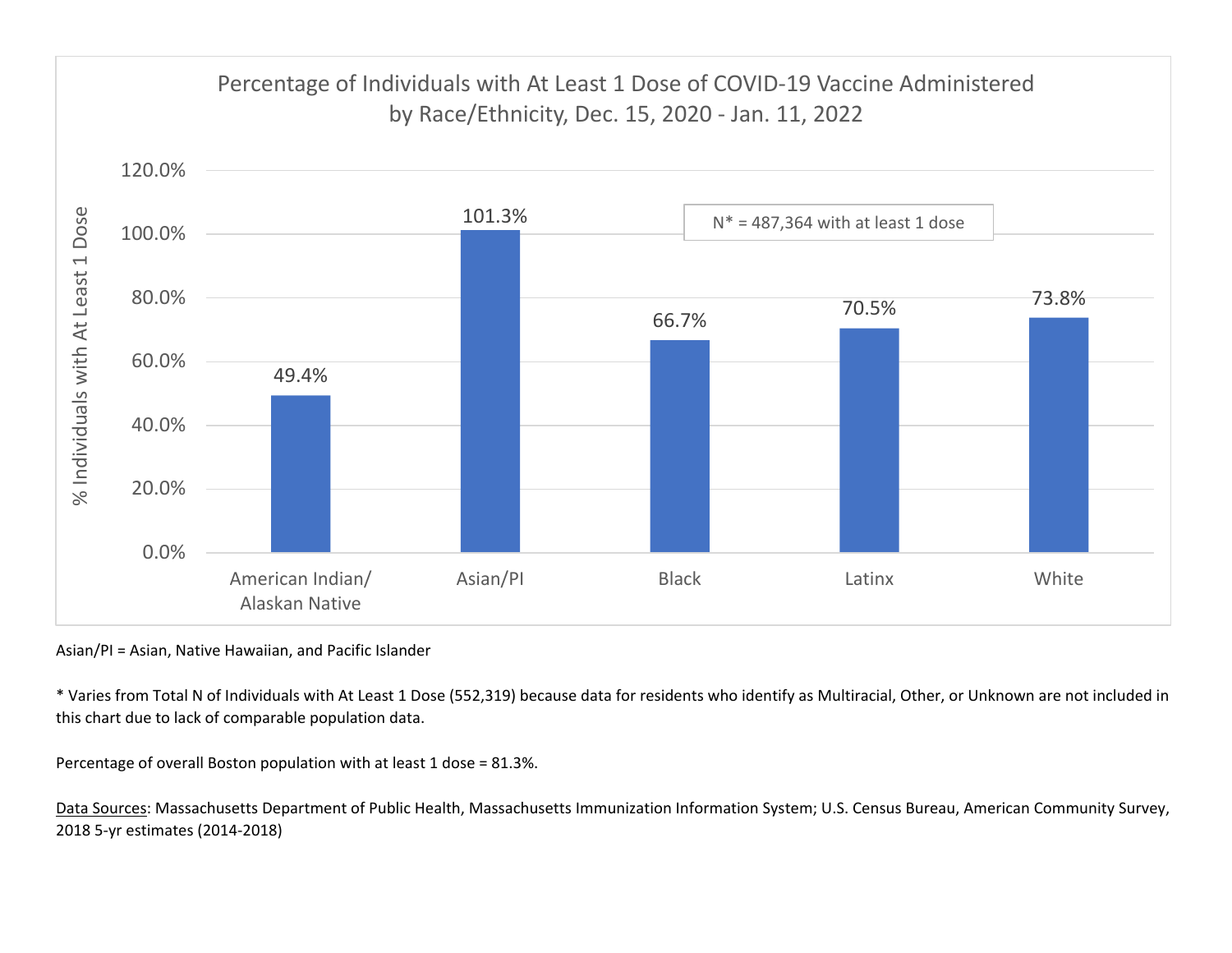

Asian/PI <sup>=</sup> Asian, Native Hawaiian, and Pacific Islander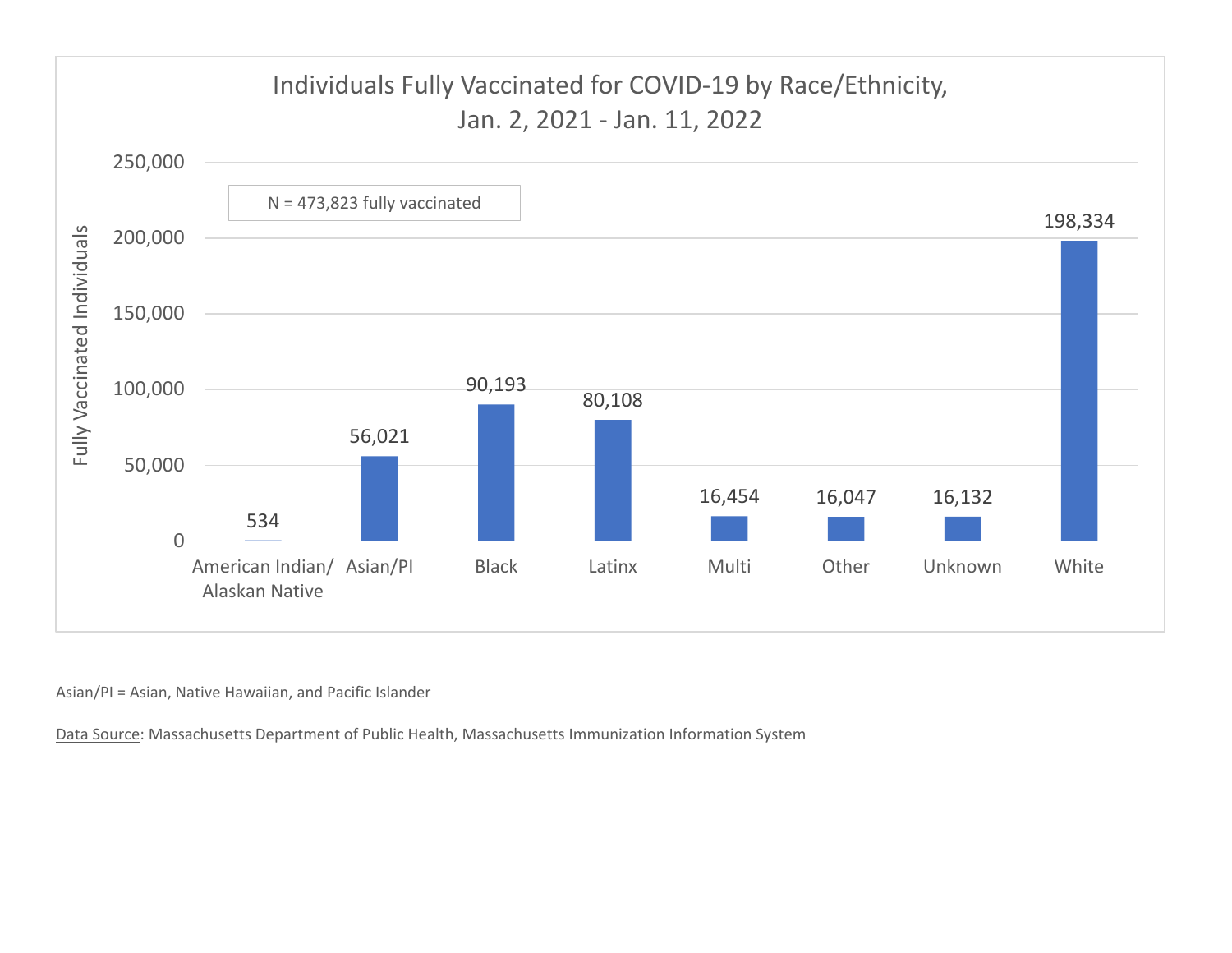

## Asian/PI <sup>=</sup> Asian, Native Hawaiian, and Pacific Islander

\* Varies from Total N of Fully Vaccinated Individuals (473,823) because data for residents who identify as Multiracial, Other, or Unknown are not included in this chart due to lack of comparable population data.

Percentage of overall Boston population fully vaccinated <sup>=</sup> 69.7%.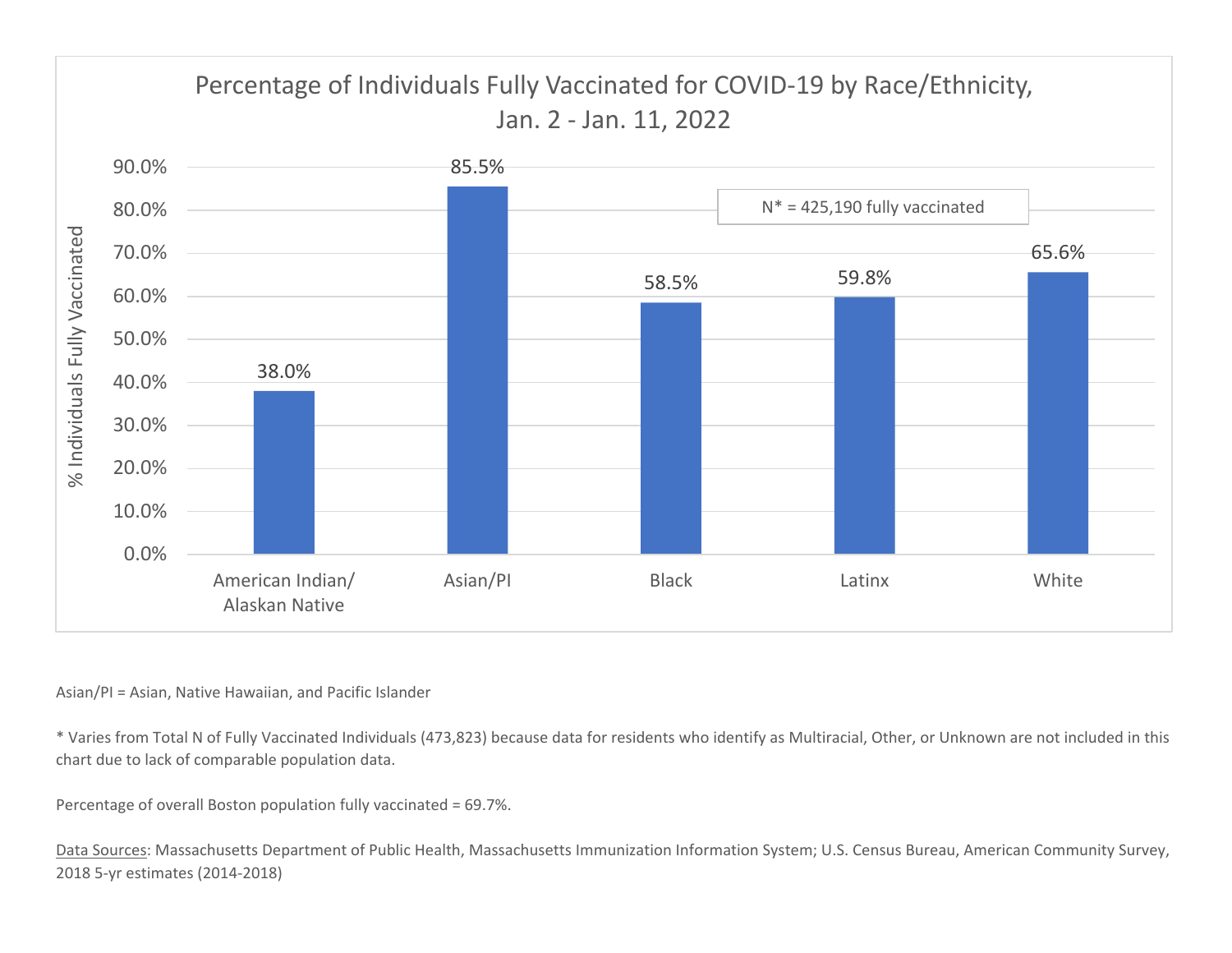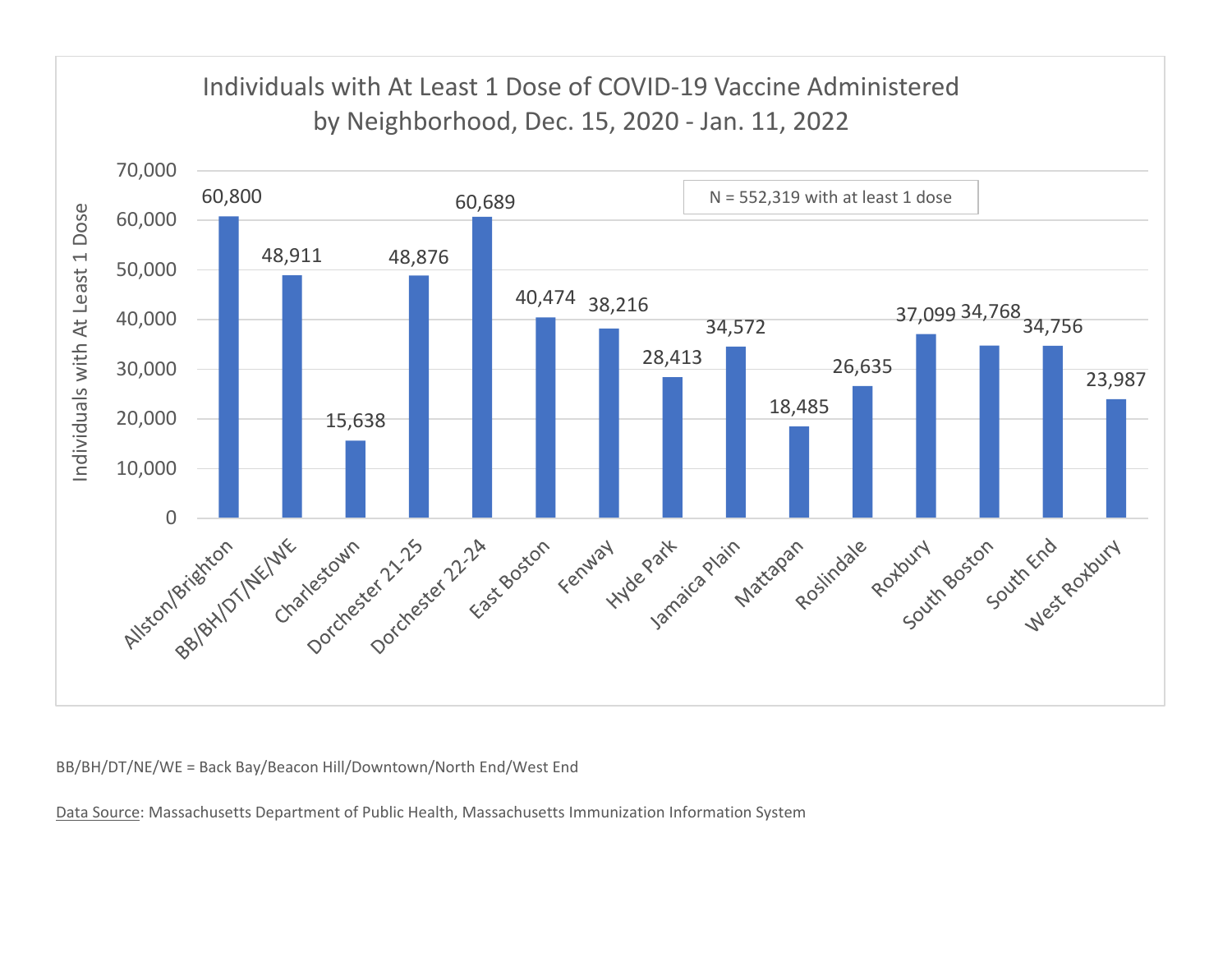

Percentage of overall Boston population with at least 1 dose <sup>=</sup> 81.3%.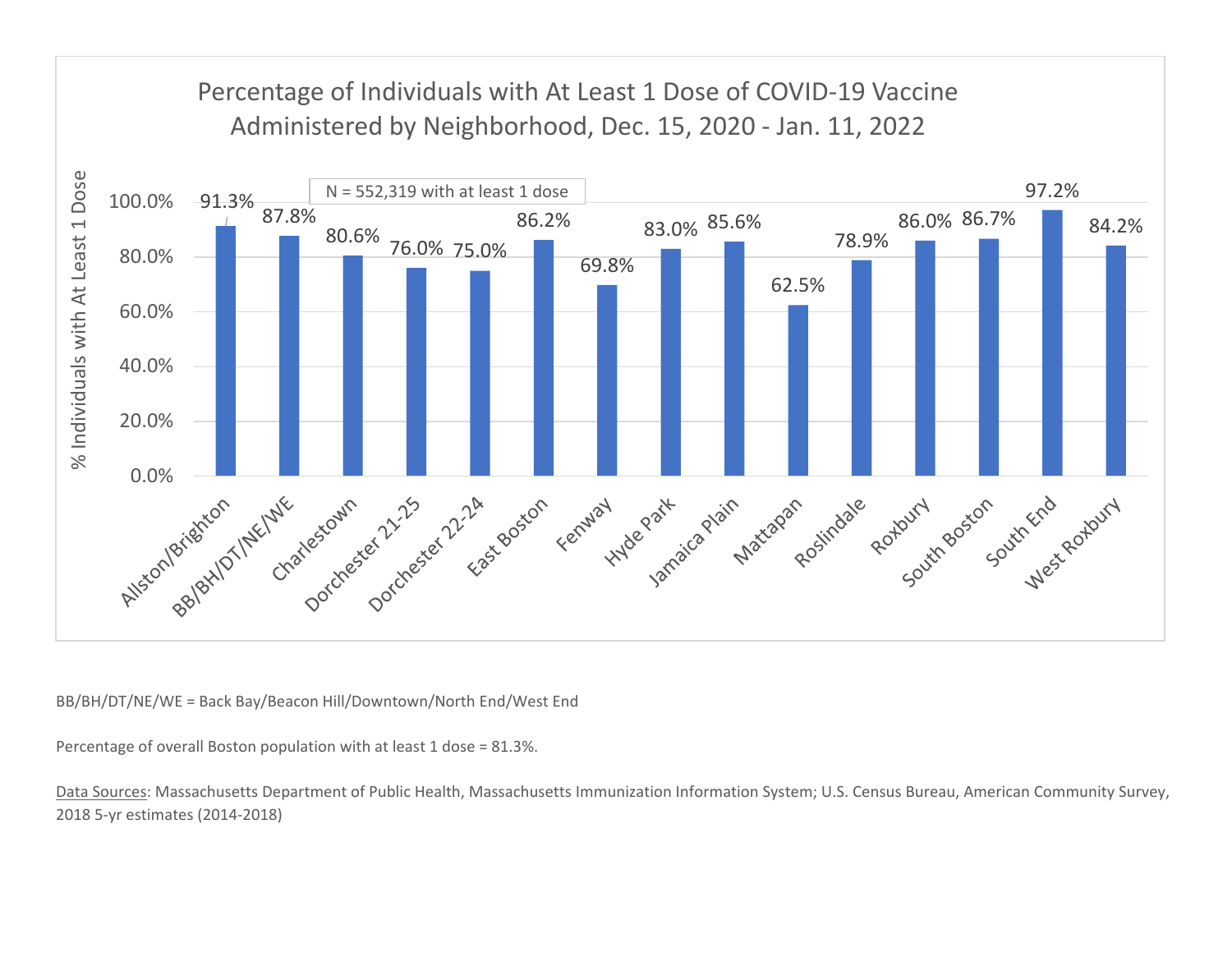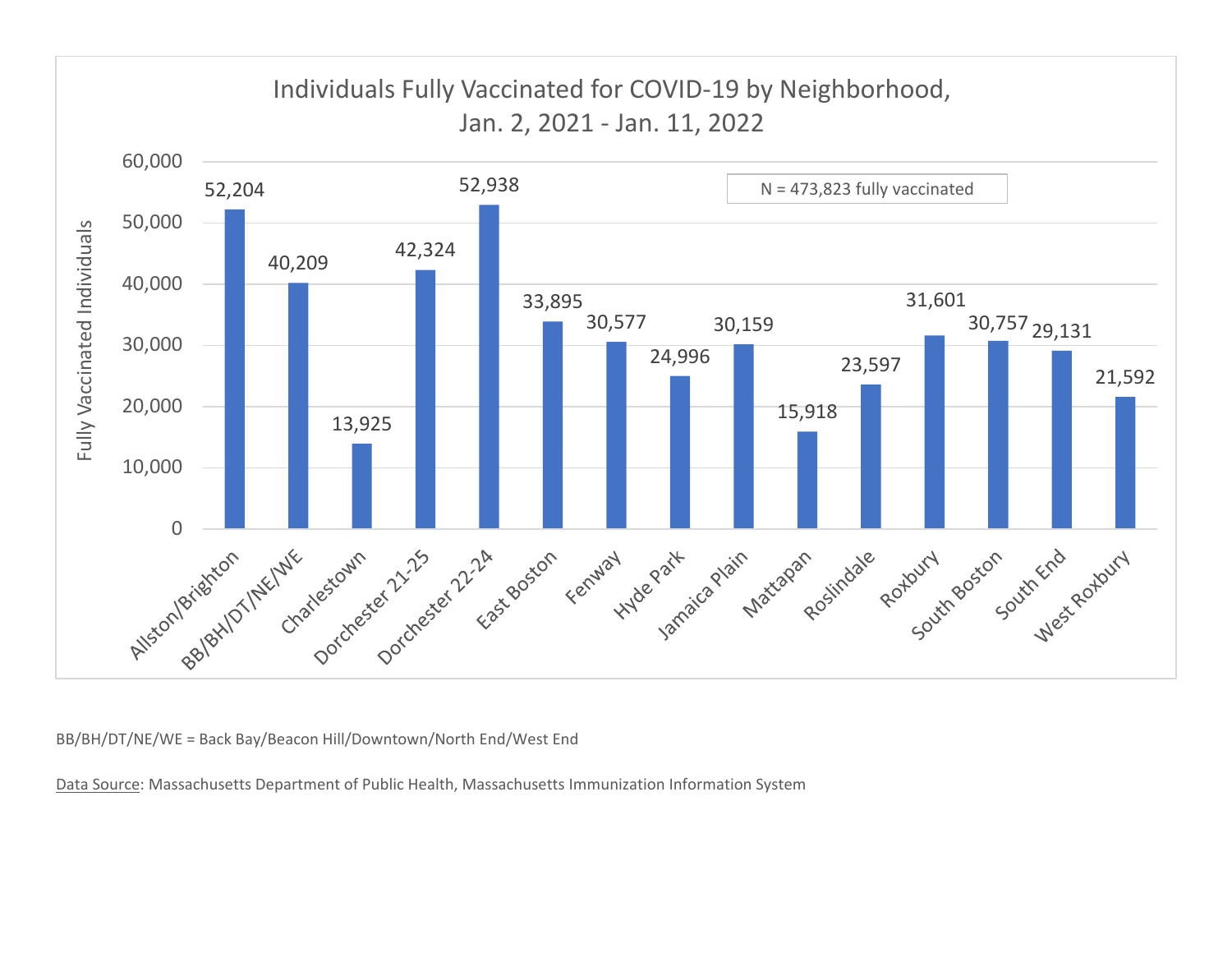

Percentage of overall Boston population fully vaccinated <sup>=</sup> 68.8%.